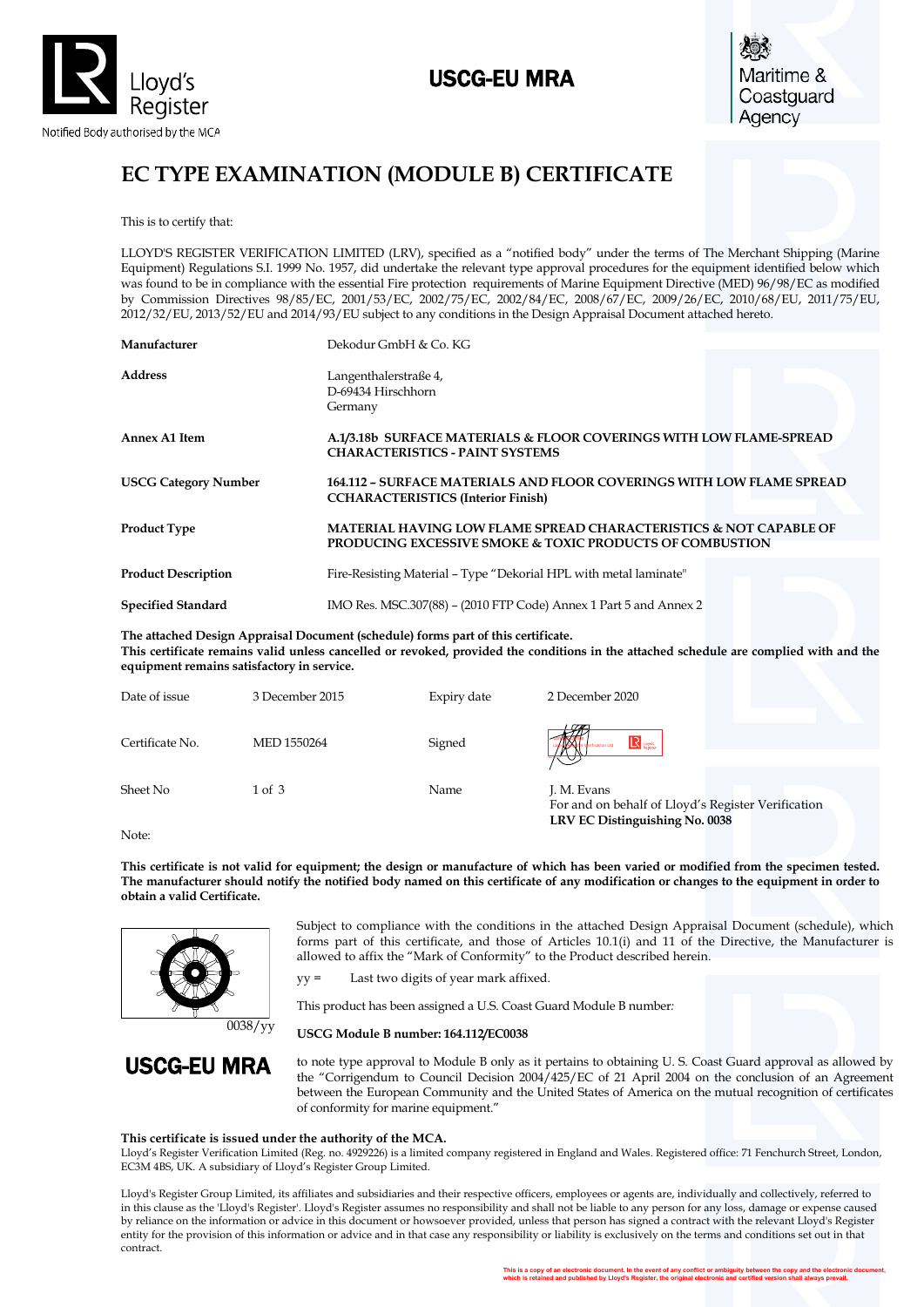

## **Lloyd's Register Verification Limited**

*71 Fenchurch Street, London, EC3M 4BS Telephone 020 7423 2416 Fax 020 7423 2053 Email med@lr.org*

| Page            |  |  |
|-----------------|--|--|
| $2$ of $3$      |  |  |
| Document number |  |  |
| MED 1550264     |  |  |
| Issue number    |  |  |
|                 |  |  |

### **DESIGN APPRAISAL DOCUMENT**

| Date       | Ouote this reference on all future communications |
|------------|---------------------------------------------------|
| 2015       | S/SFS/TA/JE/WP23521045                            |
| December : | MTES/                                             |

#### **ATTACHMENT TO EC TYPE EXAMINATION (MODULE B) CERTIFICATE No. MED 1550264**

The undernoted documents have been appraised for compliance with the relevant requirements of International Conventions and European Union legislation for the EC Type Examination of Marine Equipment for use on Merchant Ships Registered in the European Economic Area.

This Design Appraisal Document (schedule) forms part of the Certificate.

#### **APPROVAL/EXAMINED DOCUMENTATION**

DMT GmbH & Co KG, Tremoniastrabe 13, D-44137 Dortmund, Germany, Fire Test Reports No. 20654337-20 APS4-Hau/Wa and 20654337-30 APS4-Hau/Wa both dated 16th September 2015.

#### **CONDITIONS OF CERTIFICATION**

- 1. Dekorial HPL (high pressure laminate) consisting of: phenolic resin impregnated craft paper with aluminium foil covering. Density 1.35 kg/m³, thickness 0.8mm
- 2. Smoke and toxicity criteria is satisfied by meeting the total heat release (Qt) and peak heat release rate (qp) as stated in IMO Fire Test Procedures Code, Annex 2, Section 2.2
- 3. Composition of individual coatings to be maintained in production in accordance with originally tested composition formula
- 4. Production items of the subject equipment are to be manufactured in accordance with either an approved Production Quality Assurance system (Module D), a Product-Quality assurance system (Module E) or a Product Verification Process (Module F). The wheelmark cannot be affixed to the product until a conformity assessment module is in place
- 5. This product has been assigned a U.S. Coast Guard Module B number USCG Approval Category 164.112/EC0038 to note type approval to Module B only as it pertains to obtaining U. S. Coast Guard approval as allowed by the "Corrigendum to Council Decision 2004/425/EC of 21 April 2004 on the conclusion of an Agreement between the European Community and the United States of America on the mutual recognition of certificates of conformity for marine equipment"

In those instances where the Notified Body conducting the conformity assessment in accordance with either Module D, E or F of the Marine Equipment Directive is not Lloyd's Register Verification Ltd., such Notified Body would use the above U.S. Coast Guard Module B number to provide the manufacturer with the U.S. Coast Guard approval number by noting it on the Certificate of Conformity, thereby authorizing the manufacturer to mark the product accordingly

Note: For products placed on board U.S. flagged ships there is no declaration of conformity required to meet U.S. Coast Guard requirements

6. Each item, batch or lot of the equipment is to be issued with a "Declaration of Conformity" and have the "Mark of Conformity" affixed after a conformity assessment module is in place